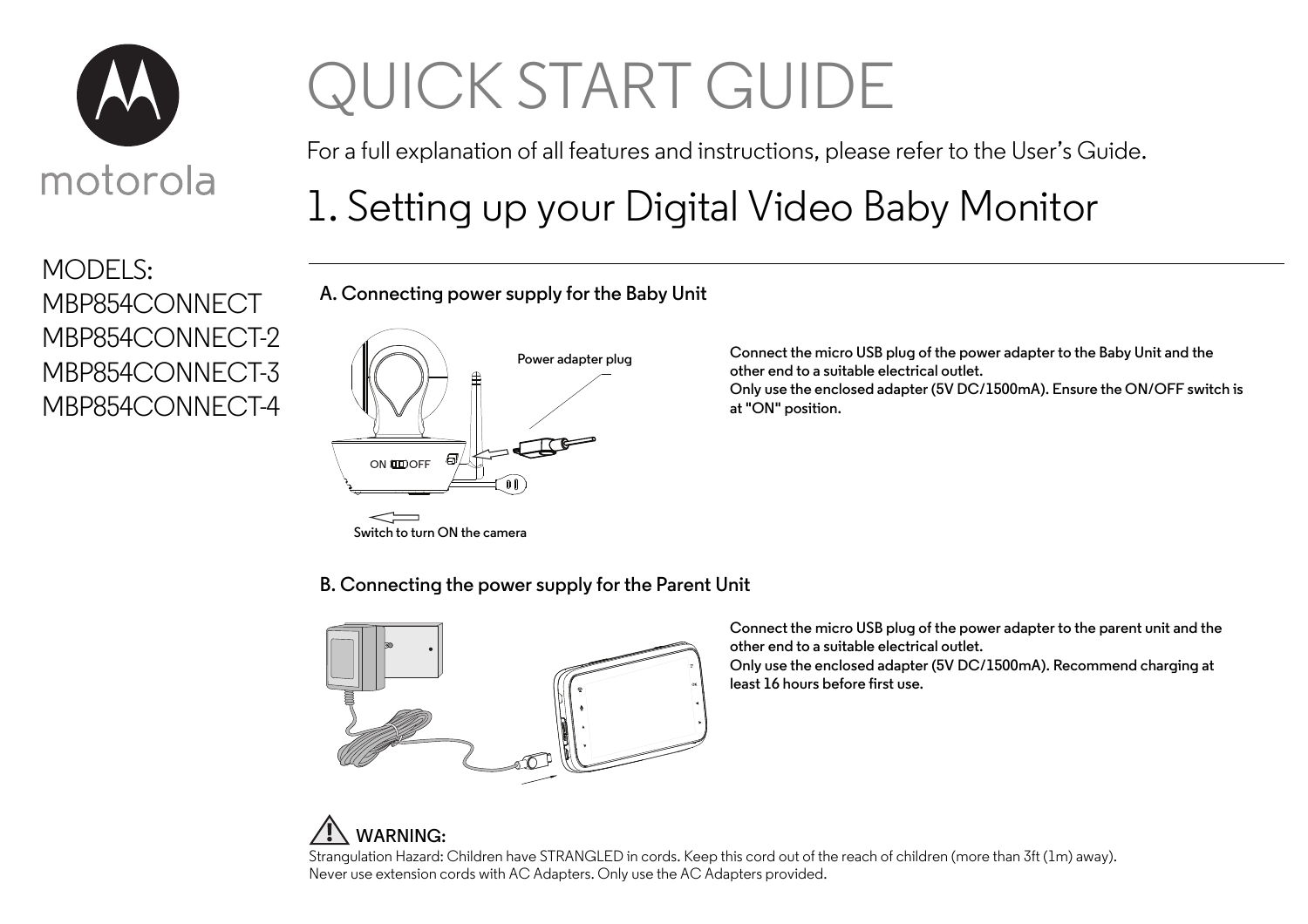#### 2. Basic operation of the keys

| <b>Parent Unit</b> |                     |                                                                                                             |
|--------------------|---------------------|-------------------------------------------------------------------------------------------------------------|
| Ü                  | ON/OFF button       | Press and hold to switch on/off the Unit.                                                                   |
|                    | UP/DOWN buttons     | Press to tilt the camera upward or downward. Press to adjust menu settings.                                 |
|                    | LEFT/RIGHT buttons  | Press to pan the camera left or right. Press to access different menu options.                              |
|                    | <b>MENU</b> button  | Press to open menu options or exit.                                                                         |
| OK                 | OK button           | Press to confirm a selection.                                                                               |
| $\bf \Phi$         | <b>VIDEO</b> button | Press to turn on/off the LCD display.                                                                       |
| ⊻                  | TALK button         | Press and hold to talk to your baby.                                                                        |
|                    | Volume button       | Press-/+ to select volume level.                                                                            |
|                    | <b>RESET</b> button | Press and hold with small pin for resetting the unit.                                                       |
| <b>Baby Unit</b>   |                     |                                                                                                             |
| ON/OFF switch      |                     | Push power switch to the right to switch on the Unit. Push power switch to the left to switch off the Unit. |

## 3. Setting up the Camera Unit for Wi-Fi<sup>®</sup> Internet Viewing

**A. Install Hubble for Motorola Monitors App.**



**Download the Hubble for Motorola Monitors App from the App Store for iOS® devices or from the Google PlayTM Store for Android TM devices.**